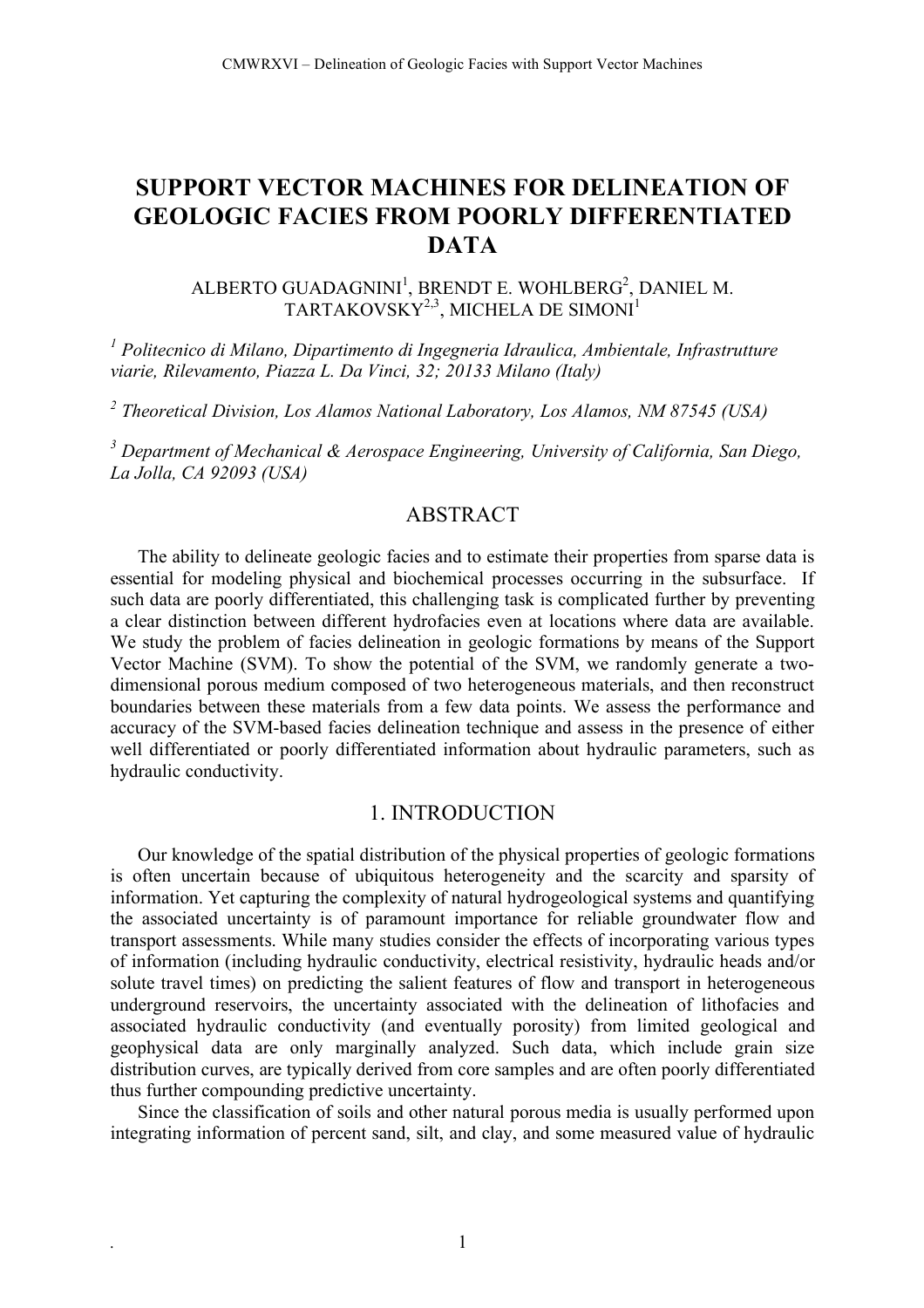parameters (*e*.*g*., hydraulic conductivity), it is often subjective and therefore somewhat arbitrary. This forces the introduction of modeling approximations and can give rise to crosscorrelations between material attributes [*Neuman*, 2003]. While such correlations between blocks might occur in systems where lenses of one material are laid down simultaneously with a base material for a while so that uncertain boundaries result [*Rajaram and McLaughlin*, 1990], hydrofacies delineation in the presence of poor data classification can yield apparent cross-correlations between materials even if the hydrogeologic attributes of geologic materials are themselves independent [*Winter and Tartakovsky*, 2002].

Geostatistics has become an invaluable tool for estimating facies distributions and their attributes at points in a computational domain where data are not available, as well as for quantifying the corresponding uncertainty [*Guadagnini et al*., 2004]. In the presence of poorly differentiated information, characterization of the heterogeneous aquifer structure is often performed in two steps. First, a multivariate facies-based parameterization approach relying on multivariate cluster analysis [*McQueen*, 1967] is applied to classify aquifer materials and to describe the heterogeneity of the aquifer lithology [*Ptak and Liedl*, 2002; *Riva et al*., 2005]. The resulting clusters are representative of sedimentological facies. Then, parameters distributions within each identified material block are estimated. Geostatistical frameworks treat a formation's property such as hydraulic conductivity, *K*, as a random process that is characterized by multivariate probability density functions or, equivalently, by ensemble moments. Whereas spatial moments of *K* are obtained by sampling *K* in physical space, its ensemble moments are defined in terms of samples collected in probability space. In reality only a single realisation of a geologic site exists. Therefore, it is necessary to invoke the ergodicity hypothesis in order to substitute the sample spatial statistics, which can be calculated, for the ensemble statistics, which are actually required as input to a stochastic model of flow or contaminant transport. Ergodicity cannot be proved and requires a number of modeling assumptions.

Machine learning provides an alternative to the geostatistical framework, allowing one to make predictions in the absence of sufficient data parameterization, without treating geologic parameters as random and, hence, without the need for the ergodicity assumptions. Intimately connected to the field of pattern recognition, machine learning refers to a family of computational algorithms for data analysis that are designed to automatically tune themselves in response to data. *Tartakovsky and Wohlberg* [2004] used a subset of the machine learning techniques - the Support Vector Machine (SVM) and its mathematical underpinning, the Statistical Learning Theory (SLT) of *Vapnik* [1998], which is ideally suited for the problem of facies delineation in geologic formations. While similar to neural networks in its goals, the SVM is firmly grounded in rigorous mathematical analysis, which allows one not only to assess its performance, but to bound the corresponding errors as well. Like other machine learning techniques, SVMs enable one to treat the subsurface environment and its parameters as deterministic. Uncertainty associated with insufficient data parameterization is then represented by treating sampling locations as a random subset of all possible measurement locations.

Recently we [*Wohlberg et al*., 2006] used a synthetic example to demonstrate that SVMs provide a viable alternative to geostatistical frameworks by allowing one to delineate lithofacies from well-differentiated hydraulic conductivity data. We found that: (i) SVMs slightly outperfom geostatistical approaches in reconstructing the boundary separating disjoint blocks of geologic facies, while being significantly less labor intensive; and (2) when data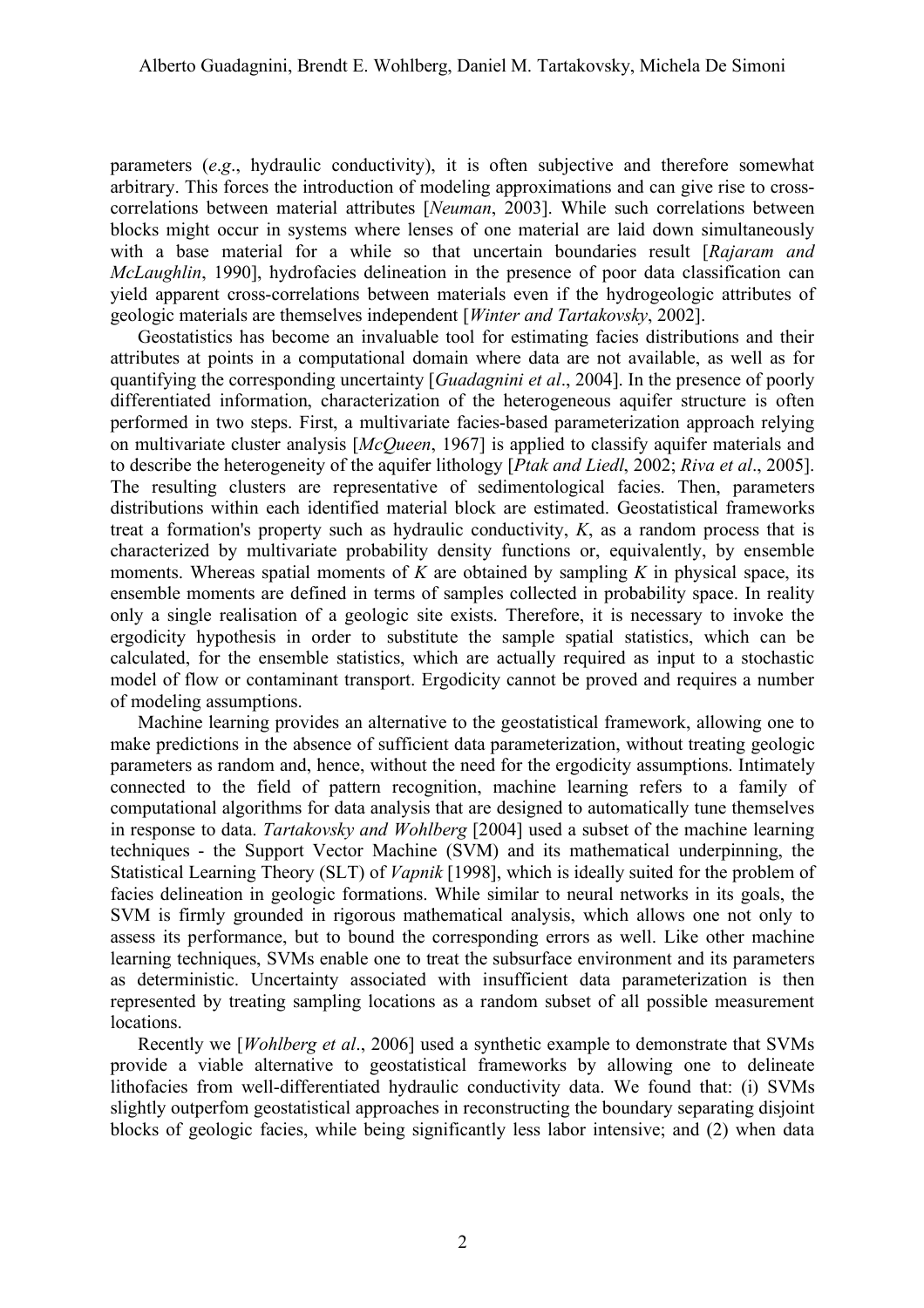sampling density is low (e.g., 0.25% or ten data points) the geostatistical inference becomes meaningless, while SVMs are capable of providing reasonable estimates of internal blocks boundaries. The use of SVMs for facies delineation depends critically on the ability to obtain a reliable classification (i.e., determine the corresponding material identity) of a data point by thresholding the measured hydraulic conductivity, since the classification for each measurement point is required for the SVM training process. The main goal of this study is to extend the analysis of *Wohlberg et al*. [2006] to account for poorly differentiated hydraulic conductivity data.

### 2. FACIES DELINEATION FROM POORLY DIFFERENTIATED DATA

We consider a problem of reconstructing a boundary between two heterogeneous materials  $M_1$  and  $M_2$  from spatially distributed parameter data. The latter can consist of hydrodynamic data (e.g., hydraulic conductivity), geophysical data (e.g., electric resistivity), and/or sedimentological data, collected at *N* selected locations  $\mathbf{x}_i = (x_i, y_i)^T$ , where  $i = 1, ..., N$ and  $\overline{I}$  is transpose. The first step in our facies delineation procedure is to analyze the distributions of samples with the goal of assigning an indicator function

$$
I(\mathbf{x}_i) = \begin{cases} 1 & \mathbf{x}_i \in M_1 \\ 0 & \mathbf{x}_i \in M_2 \end{cases}
$$
 (1)

to each point where data are available. This is precisely the step that is affected most by the poor differentiation of data. Consider, for example, a subsurface environment consisting of two heterogeneous facies that are formed by clean-sand and silty-sand. A typical histogram of hydraulic conductivity data for such an environment is shown in Figure 1. The data falling in the overlapping region between the two distributions do not render themselves to a straightforward classification by (1).



FIGURE 1. A typical sample frequency distribution of the log hydraulic conductivity  $Y = \ln K$  of a subsurface environment composed of silty-sand and clean-sand (reference fields). The log hydraulic conductivity of the silty-sand and clean-sand facies ranges between -7.00 and -2.70 and -4.15 and 0.60, respectively.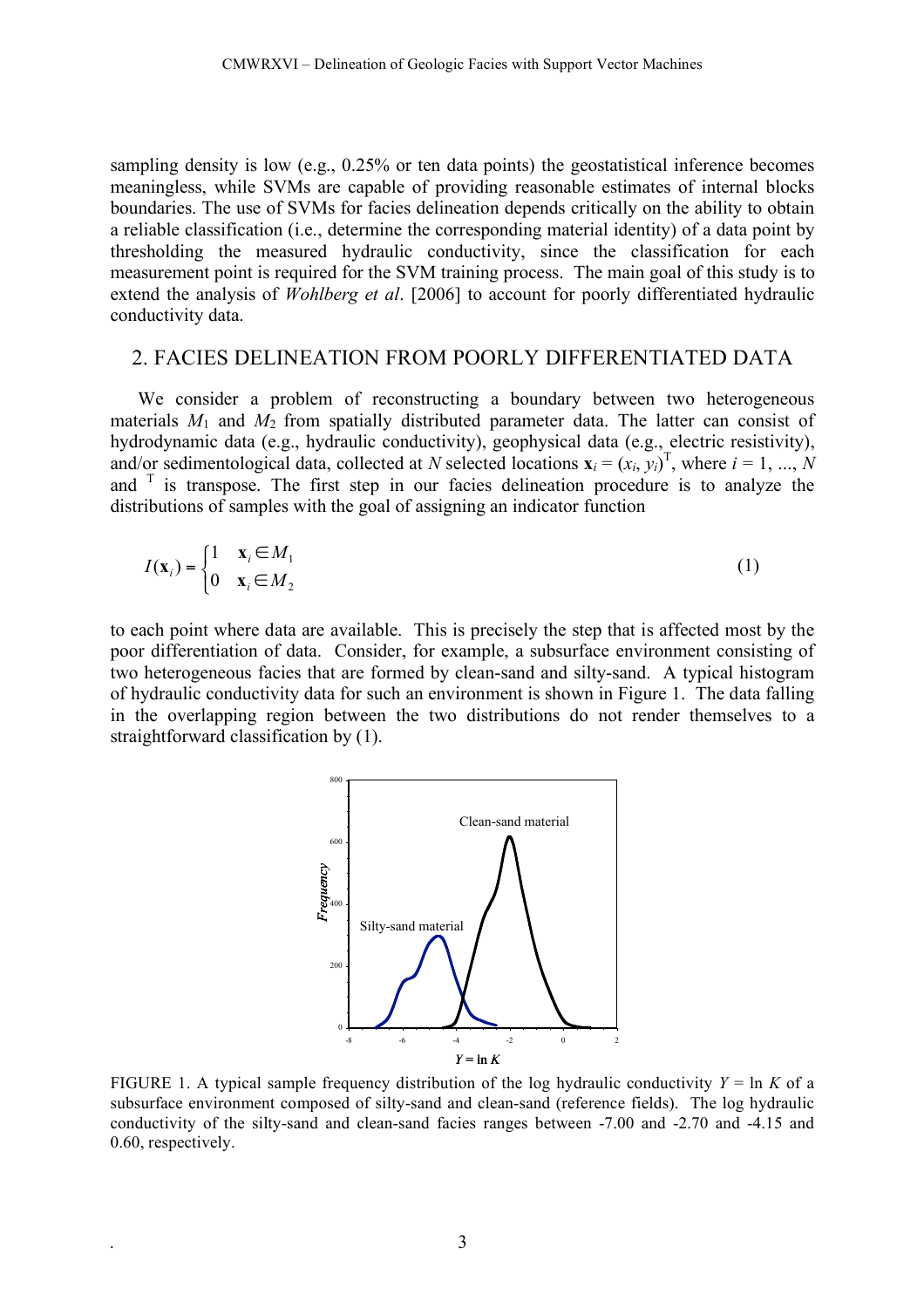To assigning the indicators (1) to such data, we employ the so-called *k*-means clustering algorithm, which consists of (i) identifying a number of clusters – two geologic facies in our example, (ii) treating the minimum and maximum value of hydraulic conductivity as initial values for the means (centroid positions) of the respective populations; (iii) assign each conductivity measurements to the clusters with the closest centroid; (iv) recalculating the centroids based on the current cluster assignments, and (v) repeating (iii) and (iv) until the centroid positions stabilized.

Let  $\bar{I}(x, \alpha)$  be an estimate of a "true" indicator field  $I(x)$ , whose adjustable parameters  $\alpha$ are consistent with, and determined from, the available information. Our objective is to construct an estimate that is as close to the true field as possible, i.e., to minimize the difference between the two, ||*I*−Ī||.

# 3. SUPPORT VECTOR MACHINE

The theoretical foundation of SVM techniques relies on the definition of a bound for the expected risk, which is provided by the maximum margin SVM [e.g., *Cristianini and Shawe-Taylor*, 2000]. The simplest maximum margin SVM deals with linearly separable data collected from perfectly stratified geologic media, where different geologic facies are separated by planes (in three dimensions) or straight lines (in two dimensions), as analyzed by *Tartakovsky and Wohlberg* [2004]. In most practical problems, boundaries between geologic facies are significantly more complex than a straight line or a plane. To account for this geometric complexity, one can generalize the linear maximum margin SVM by noting that data which cannot be separated by a straight line or plane in the two- or three-dimensional space of observation often become linearly separable (by a hyperplane) when projected onto another, usually higher-dimensional space. This is made computationally feasible by the use of kernels (see *Wohlberg et al.* [2006] for details).

# 4. SYNTHETIC EXAMPLE



FIGURE 2. (a) Material classification of *Wohlberg et al*. [2006]; and (b) Distribution of log hydraulic conductivity, whose values range from -7.00 (dark blue) to 0.60 (red).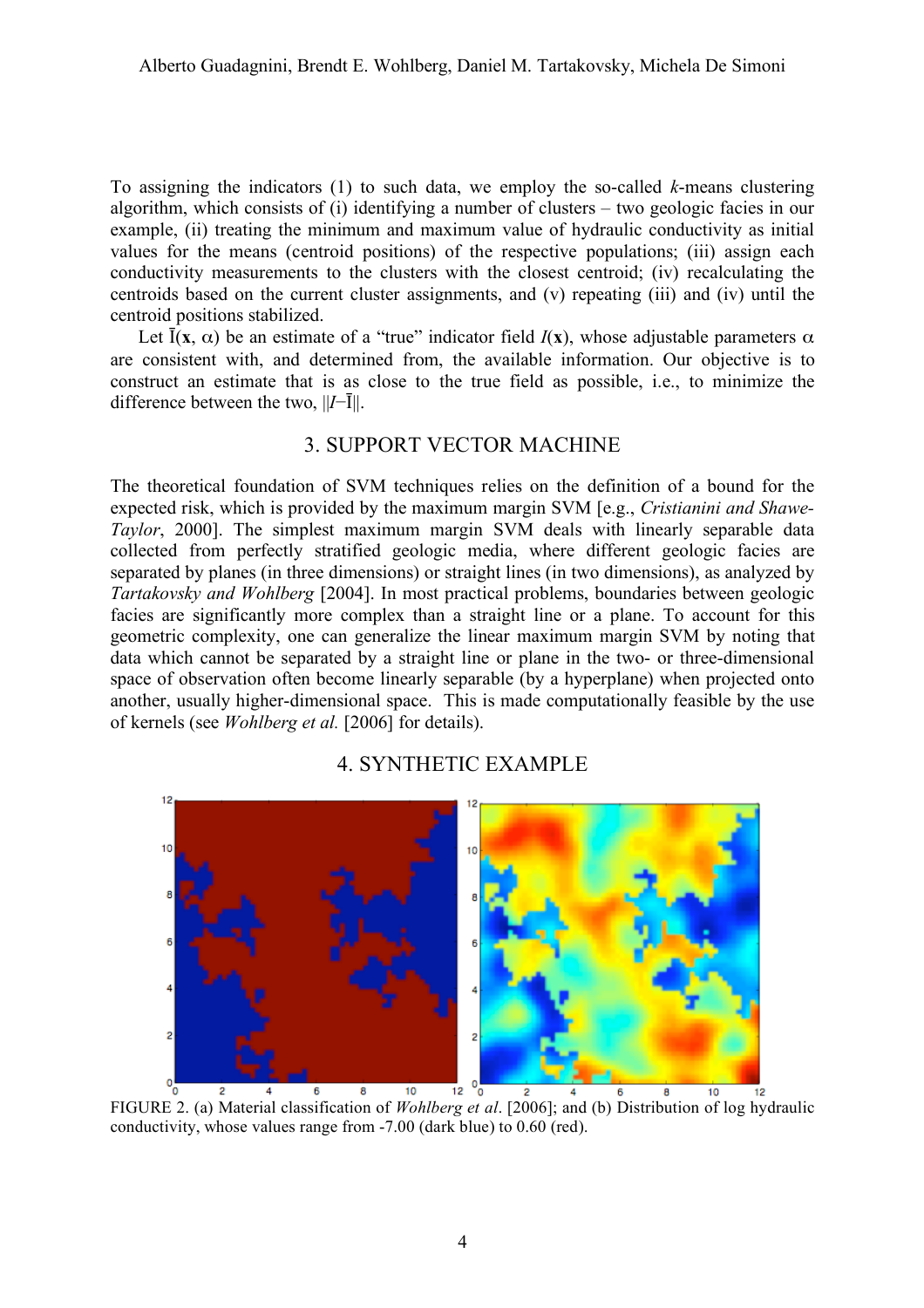We use SVMs to reconstruct, from a few data points selected at random from a uniform distribution, the boundaries between two heterogeneous geologic facies in a synthetic porous medium shown in Figure 2. The boundaries between the silty-sand (an ambient formation) and clean-sand (an inclusion) facies are the same as those used in the analysis of *Wohlberg et al*. [2006]. The following procedure was used to assign a value of hydraulic conductivity to each point (pixel). First, we generated two autocorrelated, weakly stationary Gaussian fields with the ensemble means of  $-4.96$  and  $-2.30$ , respectively. (The mutually uncorrelated random fields had unit variance and Gaussian autocorrelation with unit correlation scale.) These values correspond to the geometric means of hydraulic conductivity equal to  $7 \times 10^{-3}$ and  $1 \times 10^{-1}$ , respectively, when conductivities are measured in [cm/s], which represent siltysand and clean-sand materials [*Freeze and Cherry*, 1979]. Then, we superimposed these fields onto the facies map (Figure 2a) to obtain the conductivity field in Figure 2b. The resulting distributions of log hydraulic conductivities within the silty-sand and clean-sand facies are shown in Figures 3a and 3b, respectively.



FIGURE 3. Distributions of log hydraulic conductivity  $Y = \ln K$  within the silty-sand (left) and cleansand (right) facies. Note that these distributions are non-Gaussian.

We use our implementation of SVMs to reconstruct the boundary between the two materials from a few (randomly selected) data points. Sampling densities ranging from approximately 0.25% (10 data points) to 5% (80 data points) were considered. For each sampling density, we randomly generated 20 realizations of the locations of data points and counted the number of elements on the grid that were misclassified by the SVMs. The results reported below represent the averages over 20 realizations.

When one deals with poorly differentiated data, a reliable classification of the measurement points is not possible, so that the classifications must be estimated. We accomplish this by employing the *k*-means algorithm described above. In Figure 4, the line with crosses displays the average error in *k*-means estimation of this classification for each sampling density, measured as the fraction of points misclassified with respect to the groundtruth classification. Note that *k*-means estimation error increases with sampling density, which may seem counter-intuitive. To understand this behavior, it is important to recognize that the ground-truth classification may be such that it cannot be obtained from a threshold on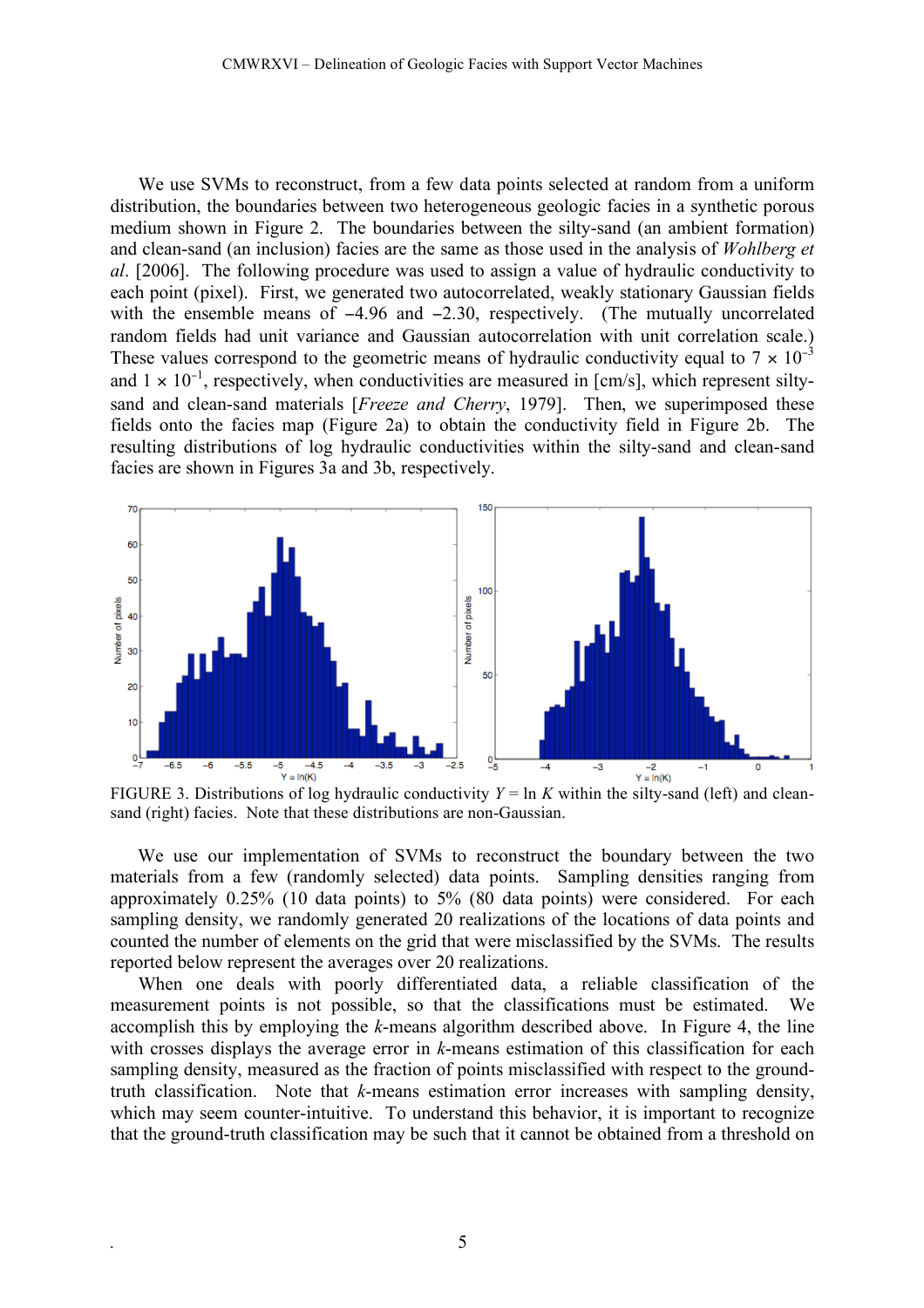the corresponding scalar values. This can be demonstrated by the two sample sets (sorted conductivity values and corresponding ground truth classification) shown in Table 1. While the data in Example 1 can be perfectly classified by a threshold of (-4.2 -3.4)/2, the data in Example 2 has a minimum threshold-based classification error of 2/6. The line with circles in Figure 4 shows the smallest possible error that can be obtained by estimating the classification with thresholding the hydraulic conductivity values. We observe the increase of the minimum possible threshold-based estimation error as the number of samples grows, the number of ways of classifying the points grows much faster than the number of ways of partitioning the points based on a threshold.



FIGURE 4. The number of misclassified data points (reported as a fractional error, i.e., a fraction of the misclassified data points relative to the total number of sample points) as a function of the number of samples.

TABLE 1. Examples of threshold-based minimum classification errors.

| Example 1         |        |        |        |        |       |       |
|-------------------|--------|--------|--------|--------|-------|-------|
| Log-conductivity  | $-51$  | $-4.5$ | $-4.2$ | $-3.4$ | $-20$ | -19   |
| Indicators        |        | $-1$   | $-1$   | $+1$   |       |       |
| Example 2         |        |        |        |        |       |       |
| Log-conductivity  | $-5.4$ | $-52$  | $-43$  | -41    | $-36$ | $-21$ |
| <b>Indicators</b> |        | – I    |        |        |       |       |

After identifying the membership of the data points in either of the facies, i.e., after assigning the values of the indicator function to each data point, we used our implementation of SVMs with the Gaussian kernel to estimate the boundaries between the two facies. To find the SVM parameters, we used the leave-one-out approach, as described in *Wohlberg et al*. [2006]. Figure 5 quantifies the boundary reconstruction errors introduced by this procedure when applied to the indicator function data inferred from the *k*-means clustering algorithm (the line with squares) and the threshold minimum (the line with circles). The errors are reported as a number of misclassified pixels relative to the total number of pixels. As can be expected, the misclassification errors decrease as a number of samples (data points) increases. Since the poor differentiation of data introduces the interpretive errors (Figure 4) when the *k*-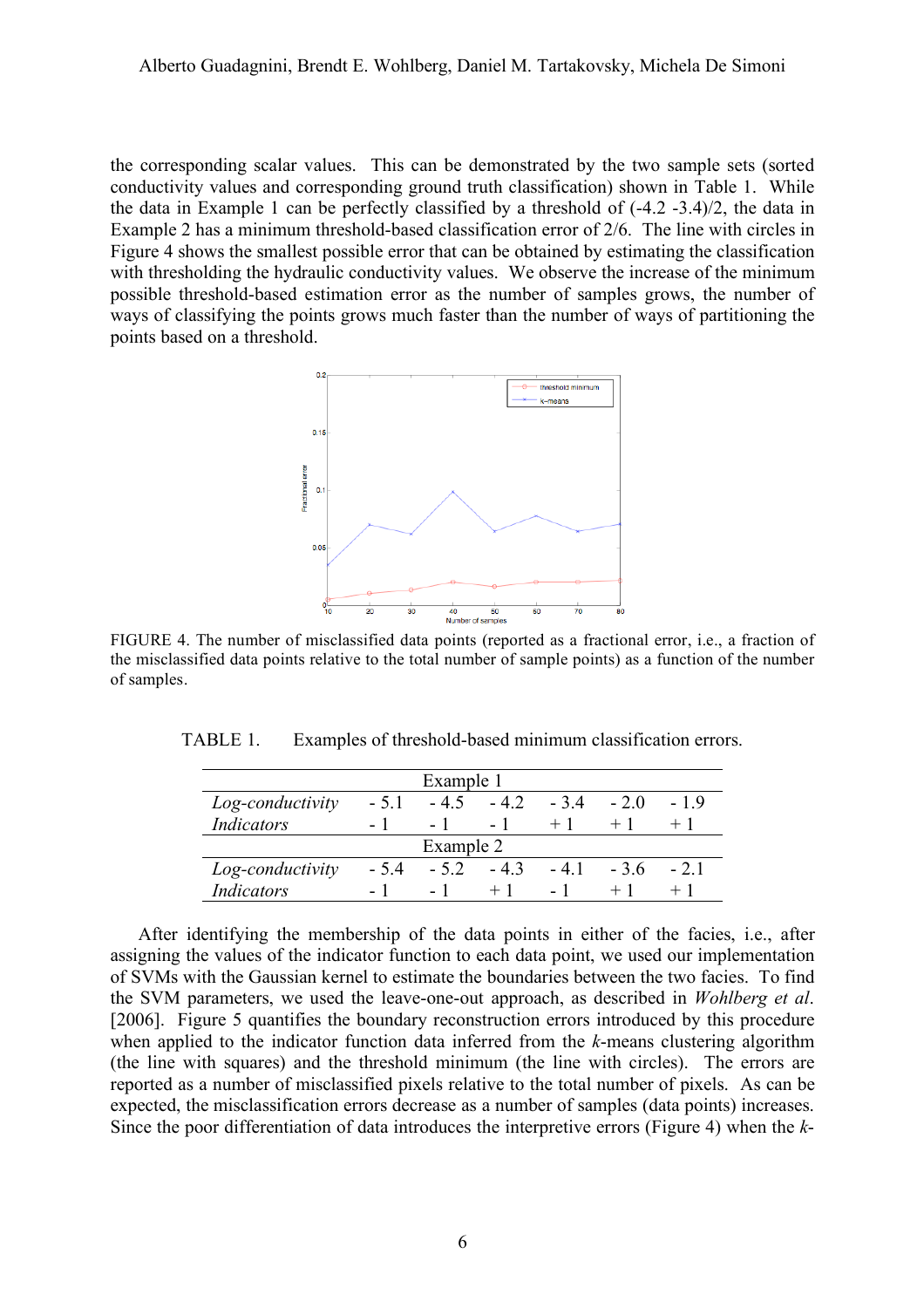means clustering algorithm is used to assign the values of the indicator function to such data, the reconstructed boundary between the two facies is more prone to errors than its counterpart that could be reconstructed from well-differentiated data (see Figure 7 in *Wohlberg et al*. [2006]). However, considering the challenges posed by poorly differentiated data, the performance of SVMs is remarkable.



FIGURE 5. The boundary reconstruction errors (reported as a fraction of the misclassified pixels relative to the total number of pixels) as a function of the number of samples.

#### 5. SUMMARY

We employed support vector machines (SVMs) to delineate geologic facies from a small set of poorly differentiated data. This was accomplished (i) by reconstructing, from a few data points, a synthetic randomly generated porous medium consisting of two heterogeneous materials. The challenges posed by the poor differentiation of data stem from the fact that some measurements of, say, hydraulic conductivity do not allow one to determine with a required degree of certainty the membership of sampling locations in a given geologic facies. To assign values of an indicator function to such data, we used the *k*-means clustering algorithm. Our analysis leads us to conclude that the SVMs combined with the *k*-means clustering algorithm provide an attractive, fully automated tool for identification of boundaries between geologic facies from poorly differentiated data.

#### REFERENCES

Cristianini, N., and J. Shawe-Taylor, *An Introduction to Support Vector Machines and Other Kernel-Based Learning Methods*. Cambridge, UK: Cambridge University Press, 2000.

Freeze, R. A., and J. A. Cherry, *Groundwater*, Prentice-Hall, Inc., Englewood Cliffs, New Jersey 07632, 1979.

- Guadagnini, L., A. Guadagnini, and D.M. Tartakovsky, Probabilistic Reconstruction of geologic facies, *J. of Hydrol.*, 294, 57-67, 2004.
- McQueen, J., Some methods for classification and analysis of multivariate observations. In: *5th Berkeley Symposium on Mathematics, Statistics and Probability*, 1, 281-298, 1967.
- Neuman, S. P., Relationship between juxtaposed, overlapping, and fractal representations of multimodal spatial variability, *Water Resour. Res*., 39(8), 1205, doi:10.1029/2002WR001755, 2003.
- Ptak, T., and R. Liedl, Modeling of reactive contaminant transport in hydraulically and hydrogeochemically heterogeneous aquifers using an upscaling approach based on sedimentological facies, In: *Bridging the Gap*